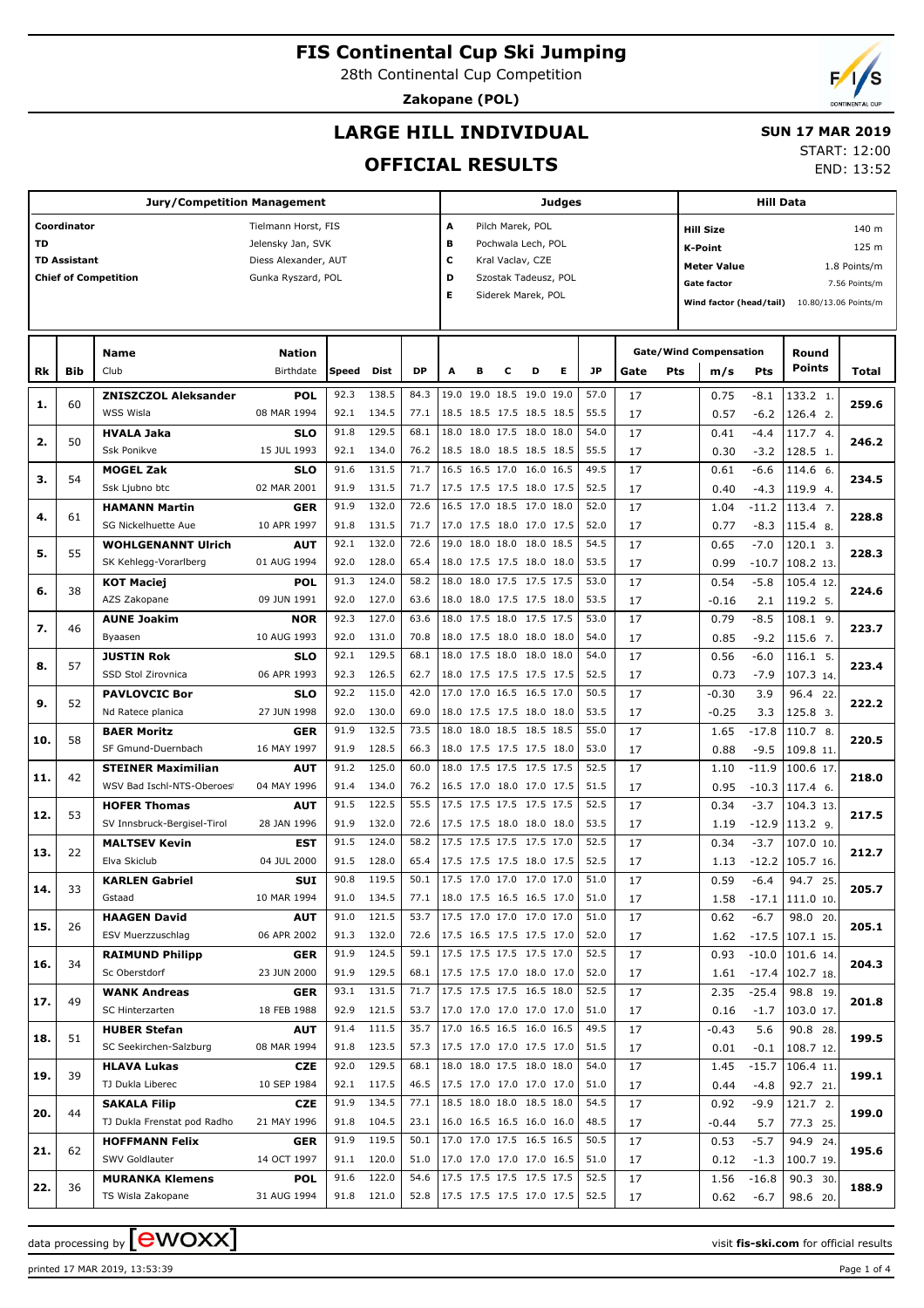28th Continental Cup Competition

**Zakopane (POL)**



END: 13:52

## **LARGE HILL INDIVIDUAL**

#### **SUN 17 MAR 2019** START: 12:00

## **OFFICIAL RESULTS**

|           |            | <b>Name</b>                      | Nation      |         |       |           |                          |   |                          |   |   |           | <b>Gate/Wind Compensation</b><br>Pts<br>Gate |  |      |            | Round<br><b>Points</b> |       |
|-----------|------------|----------------------------------|-------------|---------|-------|-----------|--------------------------|---|--------------------------|---|---|-----------|----------------------------------------------|--|------|------------|------------------------|-------|
| <b>Rk</b> | <b>Bib</b> | Club                             | Birthdate   | l Speed | Dist  | <b>DP</b> | A                        | в | с                        | D | Е | <b>JP</b> |                                              |  | m/s  | <b>Pts</b> |                        | Total |
| 23.       | 45         | <b>VILLUMSTAD Fredrik</b>        | <b>NOR</b>  | 90.8    | 118.0 | 47.4      | 17.0                     |   | 17.0 17.0 17.0 17.0      |   |   | 51.0      | 17                                           |  | 0.51 | $-5.5$     | 92.9<br>27             | 184.5 |
|           |            | <b>SKIMT</b>                     | 21 MAR 1999 | 90.8    | 119.0 | 49.2      |                          |   | 16.0 17.0 17.0 16.5 17.0 |   |   | 50.5      | 17                                           |  | 0.75 | $-8.1$     | 91.6<br>22             |       |
| 24.       | 31         | <b>STURSA Vojtech</b>            | <b>CZE</b>  | 91.5    | 120.5 | 51.9      |                          |   | 17.5 17.5 17.5 17.0 17.5 |   |   | 52.5      | 17                                           |  | 0.97 | $-10.5$    | 93.9<br>26.            | 183.1 |
|           |            | TJ Dukla Liberec                 | 03 AUG 1995 | 91.7    | 119.5 | 50.1      |                          |   | 16.0 16.0 17.0 17.0 16.5 |   |   | 49.5      | 17                                           |  | 0.96 | $-10.4$    | 89.2 23.               |       |
| 25.       | 37         | <b>EGLOFF Luca</b>               | <b>SUI</b>  | 92.5    | 118.5 | 48.3      |                          |   | 17.0 17.0 17.5 16.5 17.0 |   |   | 51.0      | 17                                           |  | 0.20 | $-2.2$     | 97.1<br>21             | 181.9 |
|           |            | Grabserberg                      | 06 JUN 1995 | 92.7    | 114.5 | 41.1      |                          |   | 16.0 17.0 16.5 15.5 16.5 |   |   | 49.0      | 17                                           |  | 0.49 | $-5.3$     | 84.8<br>24.            |       |
| 26.       | 29         | <b>NAGLIC Tomaz</b>              | <b>SLO</b>  | 90.8    | 126.5 | 62.7      |                          |   | 17.5 17.5 17.5 17.5 17.0 |   |   | 52.5      | 17                                           |  | 1.32 | $-14.3$    | 100.9 15.              | 176.3 |
|           |            | SSK Alpina Ziri                  | 18 JUL 1989 | 90.7    | 107.0 | 27.6      |                          |   | 16.0 16.0 16.5 16.0 16.0 |   |   | 48.0      | 17                                           |  | 0.02 | $-0.2$     | 75.4 26.               |       |
| 27.       | 23         | <b>JUROSZEK Kacper</b>           | <b>POL</b>  | 91.7    | 121.0 | 52.8      |                          |   | 17.0 17.0 16.5 17.0 16.5 |   |   | 50.5      | 17                                           |  | 0.22 | $-2.4$     | 100.9 15.              | 173.0 |
|           |            | Wss Wisla                        | 05 JUN 2001 | 91.5    | 107.0 | 27.6      | 14.5 15.5 15.0 14.5 15.0 |   |                          |   |   | 44.5      | 17                                           |  | 0.00 | 0.0        | 72.1<br>28.            |       |
| 28.       | 48         | <b>POGRAJC Andraz</b>            | <b>SLO</b>  | 91.1    | 123.0 | 56.4      |                          |   | 17.5 17.5 17.0 17.5 17.0 |   |   | 52.0      | 17                                           |  | 1.15 | $-12.4$    | 96.0<br>23.            | 170.5 |
|           |            | SK Zagorje                       | 26 SEP 1991 | 91.0    | 113.0 | 38.4      | 16.5 17.0 16.5 16.5 16.0 |   |                          |   |   | 49.5      | 17                                           |  | 1.24 | $-13.4$    | 74.5<br>27.            |       |
| 29.       | 20         | <b>TROFIMOV Roman Sergeevich</b> | <b>RUS</b>  | 91.6    | 120.0 | 51.0      |                          |   | 17.0 16.5 16.5 16.5 16.0 |   |   | 49.5      | 17                                           |  | 0.11 | $-1.2$     | 99.3<br>18.            | 163.0 |
|           |            | Sdushor CSP N. Novgorod          | 19 NOV 1989 | 91.1    | 103.0 | 20.4      | 15.0 15.0 15.5 14.5 15.0 |   |                          |   |   | 45.0      | 17                                           |  | 0.16 | $-1.7$     | 63.7<br>30.            |       |
| 30.       | 13         | OJALA Juho                       | <b>FIN</b>  | 91.7    | 117.0 | 45.6      |                          |   | 17.0 17.0 17.0 16.5 16.5 |   |   | 50.5      | 17                                           |  | 0.49 | $-5.3$     | 90.8<br>28.            | 158.3 |
|           |            | Kuusamon Erae-Veikot             | 17 MAR 1995 | 91.7    | 105.5 | 24.9      |                          |   | 16.0 16.0 16.5 16.0 15.5 |   |   | 48.0      | 17                                           |  | 0.50 | $-5.4$     | 67.5<br>29.            |       |

|     |              | Not qualified for final round                                           |                           |      |            |      |                          |      |    |                 |      |
|-----|--------------|-------------------------------------------------------------------------|---------------------------|------|------------|------|--------------------------|------|----|-----------------|------|
| 31. | 47           | <b>STEKALA Andrzej</b><br>AZS Zakopane                                  | <b>POL</b><br>30 JUN 1995 |      | 90.9 116.5 | 44.7 | 17.5 17.0 17.5 17.0 17.0 | 51.5 | 17 | 0.56<br>$-6.0$  | 90.2 |
| 32. | 30           | <b>PILCH Tomasz</b><br>WSS Wisla                                        | <b>POL</b><br>20 OCT 2000 |      | 91.9 118.0 | 47.4 | 17.5 17.5 17.5 17.0 17.0 | 52.0 | 17 | 0.89<br>$-9.6$  | 89.8 |
| 33. | 43           | <b>LISSO Justin</b><br>Wsv Schmiedefeld                                 | <b>GER</b><br>12 DEC 1999 |      | 92.1 119.5 | 50.1 | 17.0 17.0 17.0 17.0 17.0 | 51.0 | 17 | 1.06<br>$-11.4$ | 89.7 |
| 34. | 41           | <b>ROTH Luca</b><br>Sv Messstetten                                      | <b>GER</b><br>14 APR 2000 |      | 91.1 117.5 | 46.5 | 17.0 17.0 17.0 17.0 17.0 | 51.0 | 17 | 0.83<br>$-9.0$  | 88.5 |
| 35. | 21           | <b>URLAUB Andrew</b><br>Flying Eagles Ski Club                          | <b>USA</b><br>12 APR 2001 |      | 92.2 116.0 | 43.8 | 17.0 17.0 16.5 16.5 16.5 | 50.0 | 17 | 0.55<br>$-5.9$  | 87.9 |
| 36. | 35           | <b>KANTYKA Przemyslaw</b><br>LKS Klimczok Bystra                        | <b>POL</b><br>15 DEC 1996 |      | 90.9 116.0 | 43.8 | 17.0 17.0 17.0 17.0 17.0 | 51.0 | 17 | 0.79<br>$-8.5$  | 86.3 |
| 37. | 3            | <b>NIZNIK Adam</b><br>Ts Wisla zakopane                                 | <b>POL</b><br>07 OCT 2002 |      | 91.4 114.5 | 41.1 | 17.0 17.0 16.5 16.5 16.5 | 50.0 | 17 | 0.67<br>$-7.2$  | 83.9 |
| 38. | 24           | <b>CECON Federico</b><br><b>GS FIAMMEGIALLE</b>                         | <b>ITA</b><br>11 JUN 1994 |      | 91.2 112.5 | 37.5 | 17.0 17.0 17.0 16.5 16.5 | 50.5 | 17 | 0.48<br>$-5.2$  | 82.8 |
| 39. | 28           | <b>WESTERHEIM Oscar P</b><br>Baekkelagets SK                            | <b>NOR</b><br>03 JAN 1996 |      | 90.9 116.0 | 43.8 | 16.0 17.0 16.5 16.0 16.0 | 48.5 | 17 | 0.90<br>$-9.7$  | 82.6 |
| 40. | $\mathbf{1}$ | <b>SKUPIEN Damian</b><br>Ts Wisla zakopane                              | <b>POL</b><br>21 SEP 1999 |      | 91.7 109.5 | 32.1 | 17.0 17.0 16.5 16.5 16.5 | 50.0 | 17 | 0.03<br>$-0.3$  | 81.8 |
| 41. | 17           | <b>MYHREN Mats Bjerke</b><br>Soere Aal                                  | <b>NOR</b><br>23 SEP 1997 |      | 91.3 112.0 | 36.6 | 16.5 17.0 16.5 16.5 16.5 | 49.5 | 17 | 0.52<br>$-5.6$  | 80.5 |
| 42. | 5            | <b>KALINICHENKO Vitaliy</b><br>Vorokhta Ski School                      | <b>UKR</b><br>09 AUG 1993 |      | 91.2 111.0 | 34.8 | 16.0 16.0 15.5 15.5 16.0 | 47.5 | 17 | 0.20<br>$-2.2$  | 80.1 |
| 43. | 6            | <b>RAINER Stefan</b><br>SV Schwarzach                                   | <b>AUT</b><br>15 AUG 1999 |      | 91.1 113.0 | 38.4 | 17.0 17.0 17.0 16.5 16.5 | 50.5 | 17 | $-9.7$<br>0.90  | 79.2 |
| 44. | 27           | <b>HAZETDINOV Ilmir</b><br>SDUSHOR 33 MOSKOVSKAYA (                     | <b>RUS</b><br>28 OCT 1991 |      | 91.1 111.5 | 35.7 | 17.0 17.0 16.5 16.5 16.5 | 50.0 | 17 | 0.70<br>$-7.6$  | 78.1 |
| 45. | 18           | <b>VANSKA Elias</b><br>Lieksa Ski club                                  | <b>FIN</b><br>20 JUL 1996 |      | 92.1 108.0 | 29.4 | 16.5 17.0 16.5 16.0 16.5 | 49.5 | 17 | $-1.5$<br>0.14  | 77.4 |
| 46. | 8            | <b>MOLNAR Florian</b><br>Koszegi SE                                     | <b>HUN</b><br>14 MAR 2002 | 91.8 | 110.0      | 33.0 | 15.5 16.0 15.5 15.5 16.0 | 47.0 | 17 | 0.25<br>$-2.7$  | 77.3 |
| 47. | 32           | <b>MAKSIMOCHKIN Mikhail</b><br>Sdushor CSP N. Novgorod Dina 29 AUG 1993 | <b>RUS</b>                | 91.6 | 110.5      | 33.9 | 16.5 17.0 17.0 16.0 16.5 | 50.0 | 17 | 0.66<br>$-7.1$  | 76.8 |

data processing by **CWOXX**  $\blacksquare$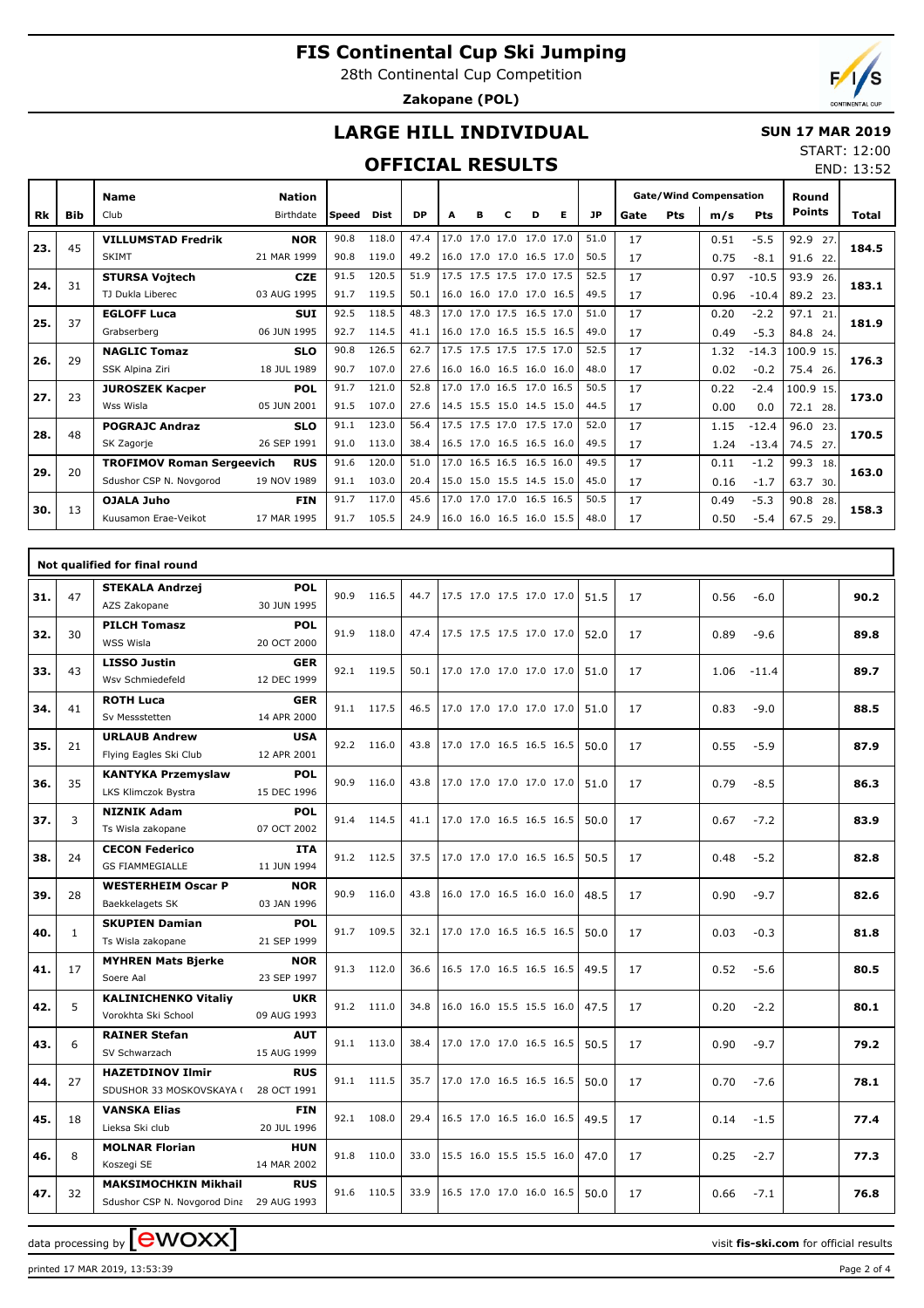28th Continental Cup Competition

**Zakopane (POL)**



## **LARGE HILL INDIVIDUAL**

### **SUN 17 MAR 2019**

## **OFFICIAL RESULTS**

START: 12:00 END: 13:52

|           |                | <b>Name</b>                    | <b>Nation</b> |            |            |           |                          |   |   |                          |                          |           |      |     | <b>Gate/Wind Compensation</b> |         | Round         |       |
|-----------|----------------|--------------------------------|---------------|------------|------------|-----------|--------------------------|---|---|--------------------------|--------------------------|-----------|------|-----|-------------------------------|---------|---------------|-------|
| <b>Rk</b> | <b>Bib</b>     | Club                           | Birthdate     | Speed Dist |            | <b>DP</b> | A                        | в | c | D                        | E.                       | <b>JP</b> | Gate | Pts | m/s                           | Pts     | <b>Points</b> | Total |
|           |                | <b>CONTAMINE Mathis</b>        | <b>FRA</b>    |            |            |           |                          |   |   |                          |                          |           |      |     |                               |         |               |       |
| 48.       | 15             | Courchevel                     | 14 SEP 2001   |            | 90.7 111.5 | 35.7      | 16.5 17.0 17.0 16.5 16.5 |   |   |                          |                          | 50.0      | 17   |     | 1.13                          | $-12.2$ |               | 73.5  |
| 49.       | 25             | <b>HAUKEDAL Richard</b>        | <b>NOR</b>    |            | 92.2 106.0 | 25.8      |                          |   |   | 16.0 16.5 16.5 16.0 16.0 |                          | 48.5      | 17   |     | 0.10                          | $-1.1$  |               | 73.2  |
|           |                | Baekkelagets SK                | 31 AUG 1996   |            |            |           |                          |   |   |                          |                          |           |      |     |                               |         |               |       |
| 50.       | 59             | <b>SCHIFFNER Markus</b>        | <b>AUT</b>    |            | 91.5 102.0 | 18.6      |                          |   |   |                          | 14.5 15.5 15.0 14.5 15.0 | 44.5      | 17   |     | $-0.70$                       | 9.1     |               | 72.2  |
|           |                | UVB Hinzenbach-Oberoesterrei   | 05 JUN 1992   |            |            |           |                          |   |   |                          |                          |           |      |     |                               |         |               |       |
| 51.       | 56             | <b>BUSKUM Andreas Granerud</b> | <b>NOR</b>    | 90.5       | 111.5      | 35.7      | 16.0 16.0 16.5 16.0 16.0 |   |   |                          |                          | 48.0      | 17   |     | 1.19                          | $-12.9$ |               | 70.8  |
|           |                | Lensbygda                      | 05 JUN 1996   |            |            |           |                          |   |   |                          |                          |           |      |     |                               |         |               |       |
| 52.       | $\overline{7}$ | <b>DEAN Decker</b>             | <b>USA</b>    |            | 91.6 110.0 | 33.0      | 17.0 17.0 16.5 16.5 16.0 |   |   |                          |                          | 50.0      | 17   |     | 1.14                          | $-12.3$ |               | 70.7  |
|           |                | Steamboat Springs winter spor  | 08 AUG 2000   |            |            |           |                          |   |   |                          |                          |           |      |     |                               |         |               |       |
| 53.       | $\overline{4}$ | <b>GRUSZKA Mateusz</b>         | <b>POL</b>    |            | 91.4 106.0 | 25.8      | 15.5 16.0 15.5 15.5 16.0 |   |   |                          |                          | 47.0      | 17   |     | 0.58                          | $-6.3$  |               | 66.5  |
|           |                | Azs Zakopane                   | 04 APR 2001   |            |            |           |                          |   |   |                          |                          |           |      |     |                               |         |               |       |
| 54.       | 16             | <b>KORHONEN Janne</b>          | <b>FIN</b>    | 91.9       | 103.5      | 21.3      |                          |   |   |                          | 14.5 15.0 15.5 15.0 15.0 | 45.0      | 17   |     | 0.02                          | $-0.2$  |               | 66.1  |
|           |                | Lieksan Hiihtoseura            | 30 OCT 1996   |            |            |           |                          |   |   |                          |                          |           |      |     |                               |         |               |       |
| 55.       | 14             | <b>PAVLIC Blaz</b>             | <b>SLO</b>    |            | 90.9 105.0 | 24.0      | 15.5 16.0 16.0 15.5 15.5 |   |   |                          |                          | 47.0      | 17   |     | 0.49                          | $-5.3$  |               | 65.7  |
|           |                | Ssk Mislinja                   | 26 FEB 1998   |            |            |           |                          |   |   |                          |                          |           |      |     |                               |         |               |       |
| 56.       | 40             | <b>SCHULER Andreas</b>         | <b>SUI</b>    | 91.3       | 105.0      | 24.0      | 14.5 15.0 15.0 14.5 15.0 |   |   |                          |                          | 44.5      | 17   |     | 0.53                          | $-5.7$  |               | 62.8  |
|           |                | Einsiedeln                     | 30 DEC 1995   |            |            |           |                          |   |   |                          |                          |           |      |     |                               |         |               |       |
| 57.       | 10             | <b>MARUSIAK Yevhen</b>         | <b>UKR</b>    | 90.7       | 98.0       | 11.4      | 14.5 15.5 16.0 15.0 15.0 |   |   |                          |                          | 45.5      | 17   |     | $-0.41$                       | 5.4     |               | 62.3  |
|           |                | Verkhovyna Ski school          | 16 MAR 2000   |            |            |           |                          |   |   |                          |                          |           |      |     |                               |         |               |       |
| 58.       | $\overline{2}$ | <b>STOSEL Kacper</b>           | <b>POL</b>    | 92.1       | 94.0       | 4.2       | 15.0 15.0 15.5 14.5 15.5 |   |   |                          |                          | 45.5      | 17   |     | 0.13                          | $-1.4$  |               | 48.3  |
|           |                | Azs Zakopane                   | 07 JAN 2001   |            |            |           |                          |   |   |                          |                          |           |      |     |                               |         |               |       |
| 59.       | 9              | <b>SCHARFFS Greyson</b>        | <b>USA</b>    | 91.4       | 96.0       | 7.8       |                          |   |   |                          | 16.0 16.0 16.0 15.5 15.5 | 47.5      | 17   |     | 0.70                          | $-7.6$  |               | 47.7  |
|           |                | Park City Ski and Snowboard    | 21 DEC 2001   |            |            |           |                          |   |   |                          |                          |           |      |     |                               |         |               |       |
| 60.       | 11             | <b>PAPPEL Taavi</b>            | <b>EST</b>    | 91.5       | 95.0       | 6.0       | 15.5 16.0 16.0 15.5 15.5 |   |   |                          |                          | 47.0      | 17   |     | 1.19                          | $-12.9$ |               | 40.1  |
|           |                | Nomme Skiclub                  | 27 NOV 1999   |            |            |           |                          |   |   |                          |                          |           |      |     |                               |         |               |       |
| 61.       | 19             | <b>ALTER Markkus</b>           | EST           | 90.1       | 77.5       | $-25.5$   | 14.0 15.0 14.5 14.0 13.0 |   |   |                          |                          | 42.5      | 17   |     | 0.39                          | $-4.2$  |               | 12.8  |
|           |                | Pohjakotkas Sport society      | 27 JUN 2002   |            |            |           |                          |   |   |                          |                          |           |      |     |                               |         |               |       |

|     | Did not start          |  |  |  |  |  |  |  |  |  |  |  |  |
|-----|------------------------|--|--|--|--|--|--|--|--|--|--|--|--|
| Bib | <b>Name</b>            |  |  |  |  |  |  |  |  |  |  |  |  |
| 12  | <b>CECON Francesco</b> |  |  |  |  |  |  |  |  |  |  |  |  |

|           | <b>Weather Information</b> |      |      |                 |        |              |     |  |  |  |  |  |  |  |  |
|-----------|----------------------------|------|------|-----------------|--------|--------------|-----|--|--|--|--|--|--|--|--|
|           |                            | Snow | Air  | <b>Humidity</b> |        | Wind $[m/s]$ |     |  |  |  |  |  |  |  |  |
|           | Weather                    | [°C] | [°C] | [%]             | Min    | Avg          | Max |  |  |  |  |  |  |  |  |
| 1st round | sunny                      | -8   |      | 75              | $-0.7$ | 0.6          | 2.3 |  |  |  |  |  |  |  |  |
| 2nd round | sunny                      | -8   | 14   | 72              | $-0.4$ | 0.6          | 1.6 |  |  |  |  |  |  |  |  |

| <b>Statistics</b> |      |                 |              |       |              |       |      |              |      |                            |                |                |  |  |  |
|-------------------|------|-----------------|--------------|-------|--------------|-------|------|--------------|------|----------------------------|----------------|----------------|--|--|--|
|                   |      |                 |              |       | Distance [m] |       |      | Speed [km/h] |      | <b>Competitors/Nations</b> |                |                |  |  |  |
|                   | Gate | <b>Athletes</b> | <b>Falls</b> | Min   | Avg          | Max   | Min  | Avg          | Max  | <b>Entries</b>             | <b>Started</b> | <b>Results</b> |  |  |  |
| 1st round         | 17   | 61              | 0            | 77.5  | 116.3        | :38.5 | 90.1 | 91.5         | 93.1 | 62/15                      | 61/15          | 61/15          |  |  |  |
| 2nd round         | 17   | 30              | 0            | 103.0 | 122.9        | L34.5 | 90.7 | 91.7         | 92.9 | 30/10                      | 30/10          | 30/10          |  |  |  |

data processing by **CWOXX**  $\blacksquare$ 

printed 17 MAR 2019, 13:53:39 Page 3 of 4